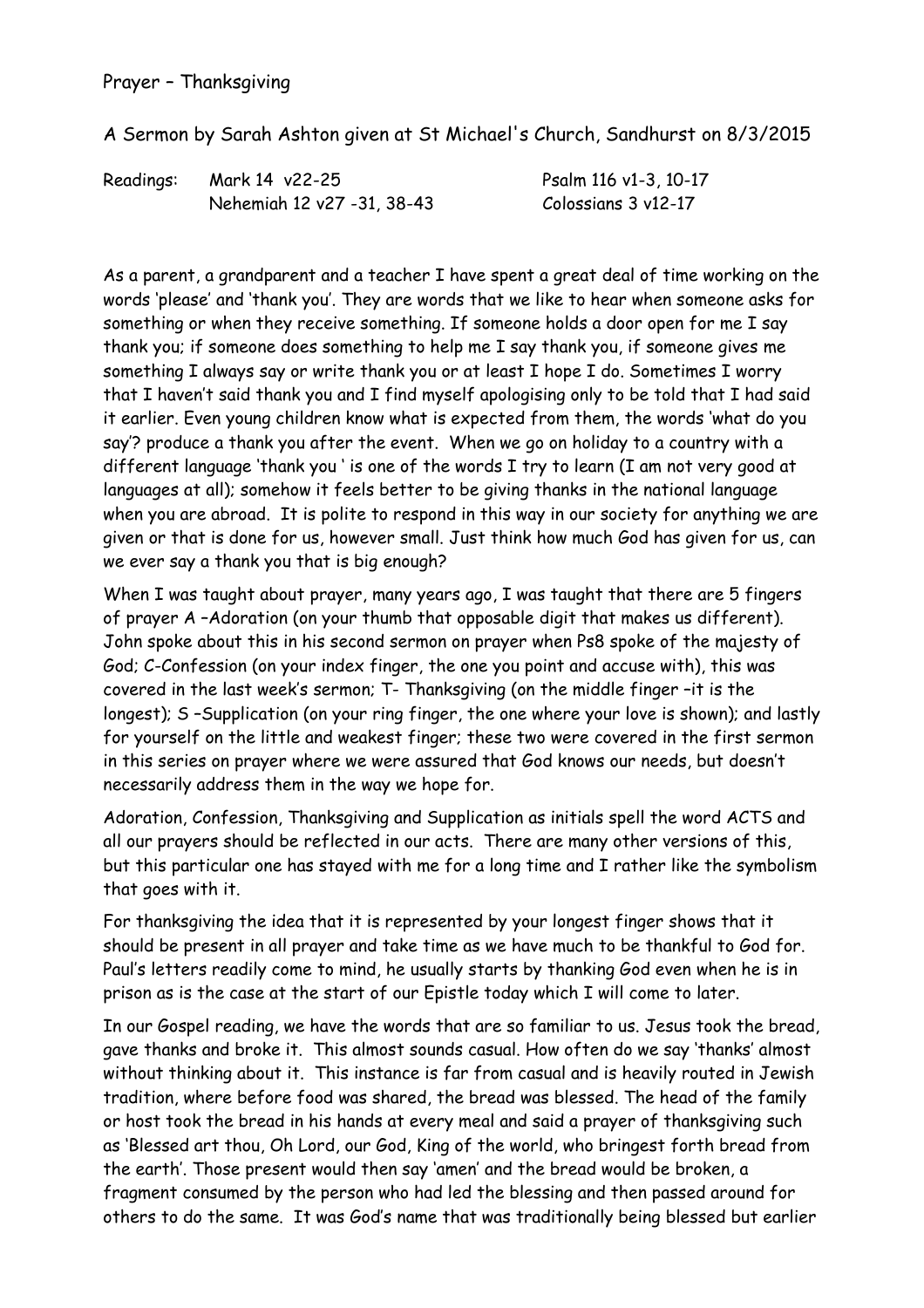in the Gospel, Jesus had changed the emphasis to the food being blessed when, at the feeding of the 4,000 (Mk8), after blessing the bread it says he had a few small fish and gave thanks for them also. Jesus may have done something slightly different to others when he blessed the bread as in the Feeding of the 5,000 (Mk6) it says he looked up to heaven and later on the road to Emmaus, it was His distinctive blessing of the bread that lead to the disciples knowing who they had been walking and talking with.

Traditionally in Judaism the final blessing or thanksgiving came at the end of the meal when the head of the house or an important guest would say 'Let us give thanks', take the cup of wine, look at it and say a long thanksgiving before taking a sip of the wine and then passing it round for others to sip..this is the cup of blessing. The words in the Eucharistic prayer say 'after supper he took the cup..'

At his Last Supper Jesus is following Jewish traditions, but he introduces new meanings as he says that the bread is His body and the wine His blood of the new covenant poured out for many. At the time this must have been so baffling for his disciples as they had no idea of what was going to happen in the next 24hours. Instead of the ordinary thanksgiving a whole new concept was being introduced. This would lead to a new covenant between God and the people.

A covenant is an agreement and the Old Testament is a history of the agreement between God and his chosen people, the Jews. Throughout the Old Testament there are references to the covenant being sealed with blood, whether it be in dreams where God, as a smoking firepot, went between the halves of animals on the ground, or blood from sacrifices poured on to an altar. Jesus is about to bring about the New Agreement/ Covenant between God and all people and it will be sealed with His blood. The thanksgiving or blessings that had always been said would now be Jesus' promise of his real presence with His followers until they are together again in the next world.

We celebrate this promise by receiving the bread and wine in the service that is known by many names, one of them is the Greek word Eucharist which means thanksgiving, so our very presence and participation in this act of worship is part of our prayer of thanksgiving.

The reading from Nehemiah says that two large choirs were formed with the purpose of giving thanks. Our prayers of thanksgiving are not just the words we say; whether we are praying privately or corporately they are expressed in the music and words that we present with energy and feeling. The psalm asks how can we repay God for all that he has given us and talks about making a thank offering.

Today we don't bring animals to the church for sacrifice as our thank offerings take a different form and here I return to the Epistle. Our thank offerings are shown not only in monetary gifts and in time given, but as Paul says in our living our life the way Jesus would like us to: through knowing him, we grow in him and show him to others. We should be clothed in compassion, kindness, humility, gentleness and patience. This is all part of showing our thanksgiving to God, it is part of our prayer. God was prepared for His Own Son to live on earth as a Man and show us how to live and ultimately to die for us so that we might be forgiven, so our thanks giving for such a sacrifice means that we need to forgive those around us when necessary and show the love that Jesus did. By doing this, we will experience the peace of Christ. Our thanksgiving should be expressed through our lives, it is not merely an expression of words, it is the mainspring of Christian living, the right motive for all that we do. When we sing as part of our worship it should be with gratitude in our hearts, when we pray it should be with praise and thanksgiving. When we